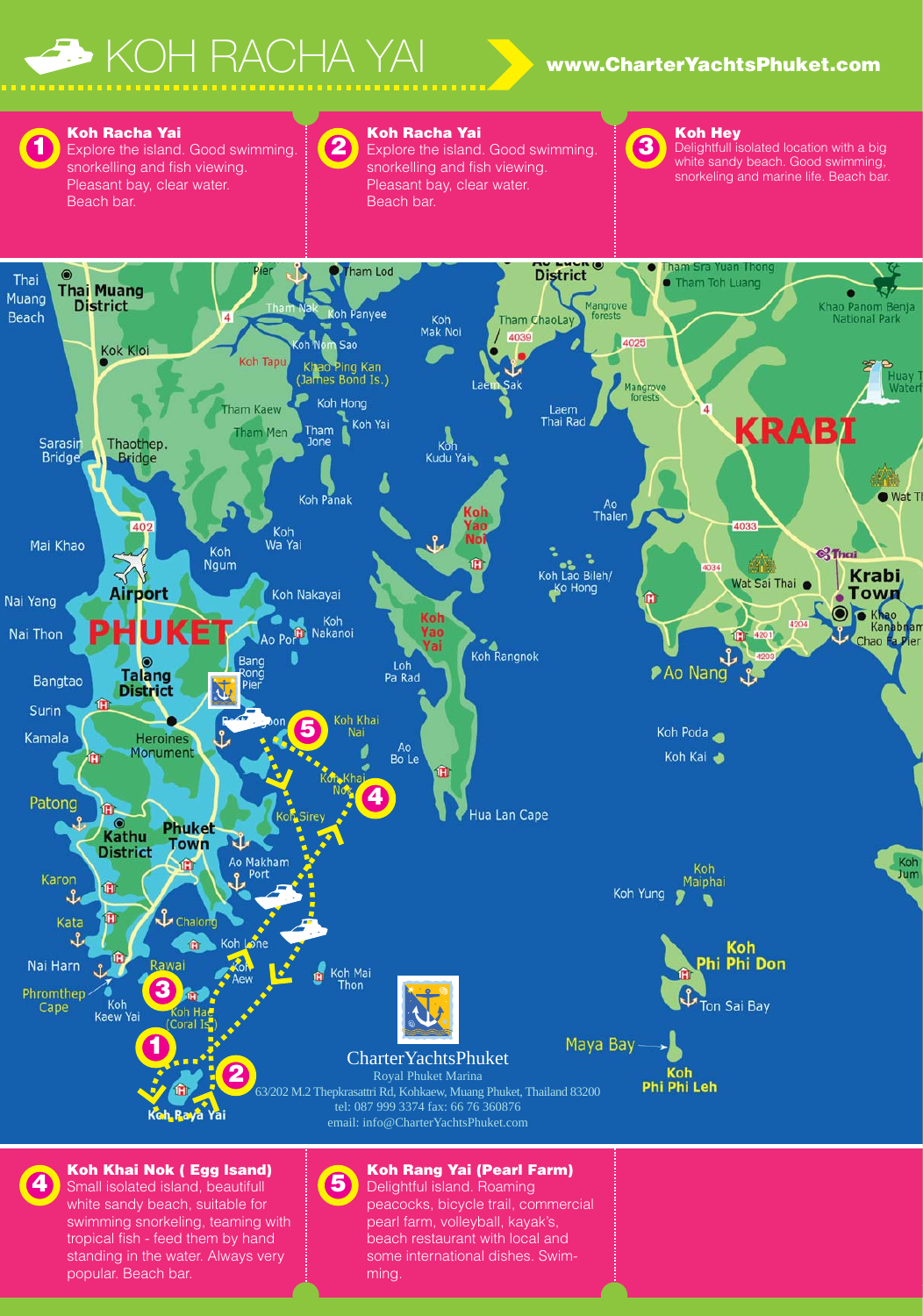## KRABI (KOH HONG) **www.CharterYachtsPhuket.com**



**Hong Krabi (Koh Yao Yai)** Spectacular beach, clear water, suitable for swimming. Snorkeling and the viewing and feeding of fish. Safe shallow beach

### **2 Pak Bia**

Consisting of 3 islands that you can walk between at low tide. Suitable for swimming, Snorkeling and the viewing and feeding of fish. Sometimes very popular



**Long Island (Koh Yao Yai)** Anchor at long sandy beach – great location for lunch aboard



**Koh Naka**

**4**

Long stretch of beach with white sand, palm fringed. Good swimming. Beach bar (Bob Maley style music!) sometimes completely deserted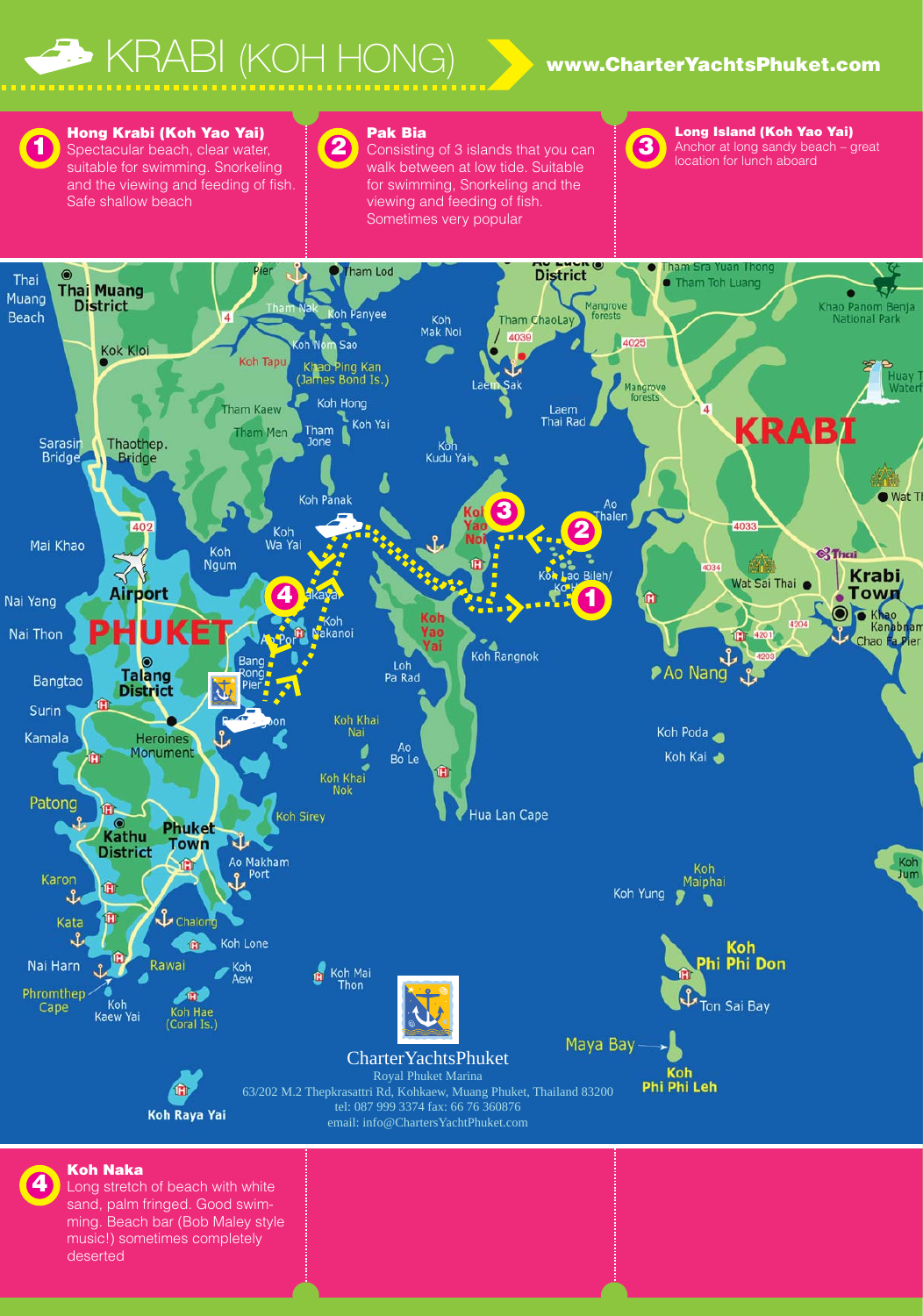

**1**

### **Koh Dam Hok / Dam Khan (Chicken island)**

Adjoining island. pectucula rock formations (One is know locally as 'Trutle rock'). Sandy beaches. It is possible to stroll between islands at low tide.

## **2**

**Koh Dam Hok / Dam Khan (Chicken island)**

Adjoining island. Spectucula rock formations (One is know locally as 'Trutle rock'). Sandy beaches. It is possible to stroll between islands at low tide.

**3**

### **Rayavadee Beach or Rai Ley**

(Choice depends on weather/ tides). Interesting cave formations where locals pay homage to phallic symbols! White sandy beaches, good swimming, beach bar. Five start hotel with beach restaurant.

some international dishes.

Swimming.



symbols! White sandy beaches, good swimming, beach bar. Five start hotel with beach restaurant.

tropical fish - feed them by hand standing in the water. Always very popular. Beach bar.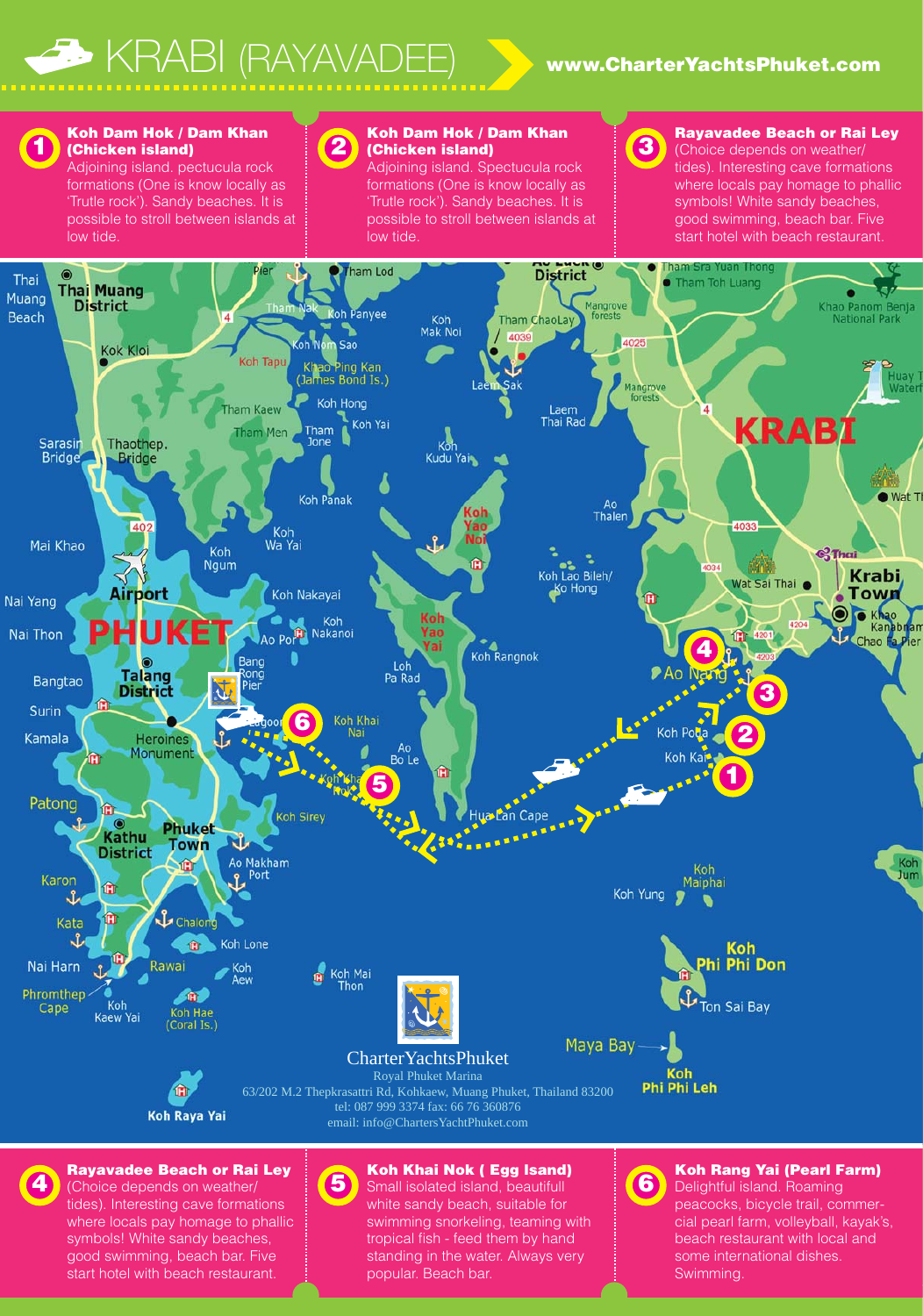# PHANG NGA BAY **www.CharterYachtsPhuket.com**



Small shallow beach but not so good for swimming. Palm tree and great rock formations and scenery

### **2 Koh Hong**

Small bay almost enclosed by dramatic limestone cliff formations. Great for lunch at anchor.a Sightseeing opportunities. Not suitable for swimming.

## **3**

### **James Bond Island (Koh Khao Ping Kan)**

Used in the James Bond film 'The Man With The Golden Gun' . Dramatic rock formations, good sightseeing, great phot opportunities. Go ashore (a few small stalls). Not suitable for swimming. Can be very busy.



sand, palm fringed. Good swimming. Beach bar (Bob Maley style music!) sometimes completely deserted

peacocks, bicycle trail, commercial pearl farm, volleyball, kayak's, beach restaurant with local and some international dishes. Swimming.